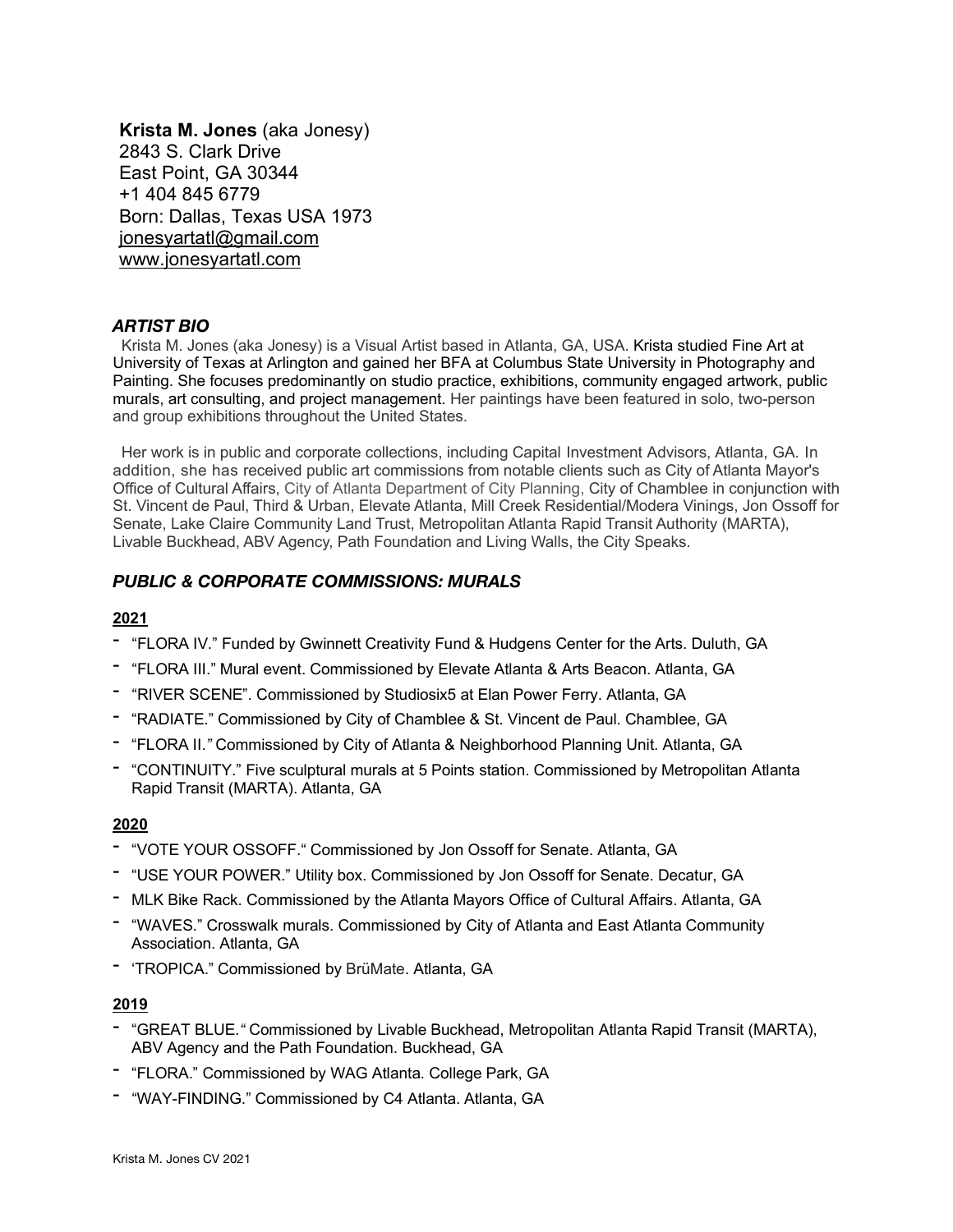## **2019**

- "CRANES." Commissioned by Mill Creek Residential at Modera. Vinings, GA
- Collaboration mural. Fredrick Douglas High School, Atlanta GA

### **2018**

- "IN SOLIDARITY." Collaboration mural. Living Walls, the City Speaks. Atlanta, GA

### **2017**

- "725 VIEWS." Temporary installation. Commissioned by the Atlanta Beltline. Atlanta, GA
- "COMMON GROUND." Commissioned by Third & Urban. Atlanta, GA
- "EMPOWER." Look Up Little Five Points sign project. Atlanta, GA
- "PAINT FOR PEACE." Community paint event hosted by All City Murals at Krog Street Tunnel. Atlanta, GA
- "HAWK." Utility box*.* Commissioned by the Mayor's Office of Cultural Affairs. Atlanta, GA
- "LOVE OWLS." bike rack*.* Commissioned by the Mayor's Office of Cultural Affairs. Atlanta, GA
- "SWEET LODGE IS MY GURU." Commissioned by Lake Claire Community Land Trust. Atlanta, GA

### **2016**

- Hand-painted sign. Commissioned by Precision Performance & PT. Atlanta, GA
- "GRAND OPENING: LIVE PAINTING." Commissioned by the Art Lot. Avondale Estates, GA
- *-* "OWLS." Utility box. Commissioned by Decatur Arts Alliance. Decatur, GA

## *SELECTED EXHIBITIONS (solo shows\*)*

#### **2020**

- "Valentine Daze." Art & Industry. Atlanta, GA

#### **2019**

- "Paint Like a Girl." Facet Gallery. Atlanta, GA. Invitational
- "es.sence." Two-person exhibition. Angela Bortone. Blue Mark Studios. Atlanta, GA
- "If I Told You." The Beacon. Atlanta, GA. Invitational
- "Love & Death." Kibbee Gallery. Atlanta, GA. Invitational
- "The X Show." PULP. Atlanta, GA. Invitational

#### **2018**

- "LORE-Crypto Creatures and Hidden Beasts." PULP, Atlanta, GA. Invitational
- " Halloween Group Art Show." Aches Brewing. Atlanta, GA. Invitational
- "CINEBASH: Step into Saul Bass. Atlanta Contemporary Art Center. Atlanta, GA
- "Original South." Kibbee Gallery. Atlanta, GA. Invitational
- Kibbee Gallery, Atlanta, GA. Invitational
- Irwin Street Gallery, Atlanta, GA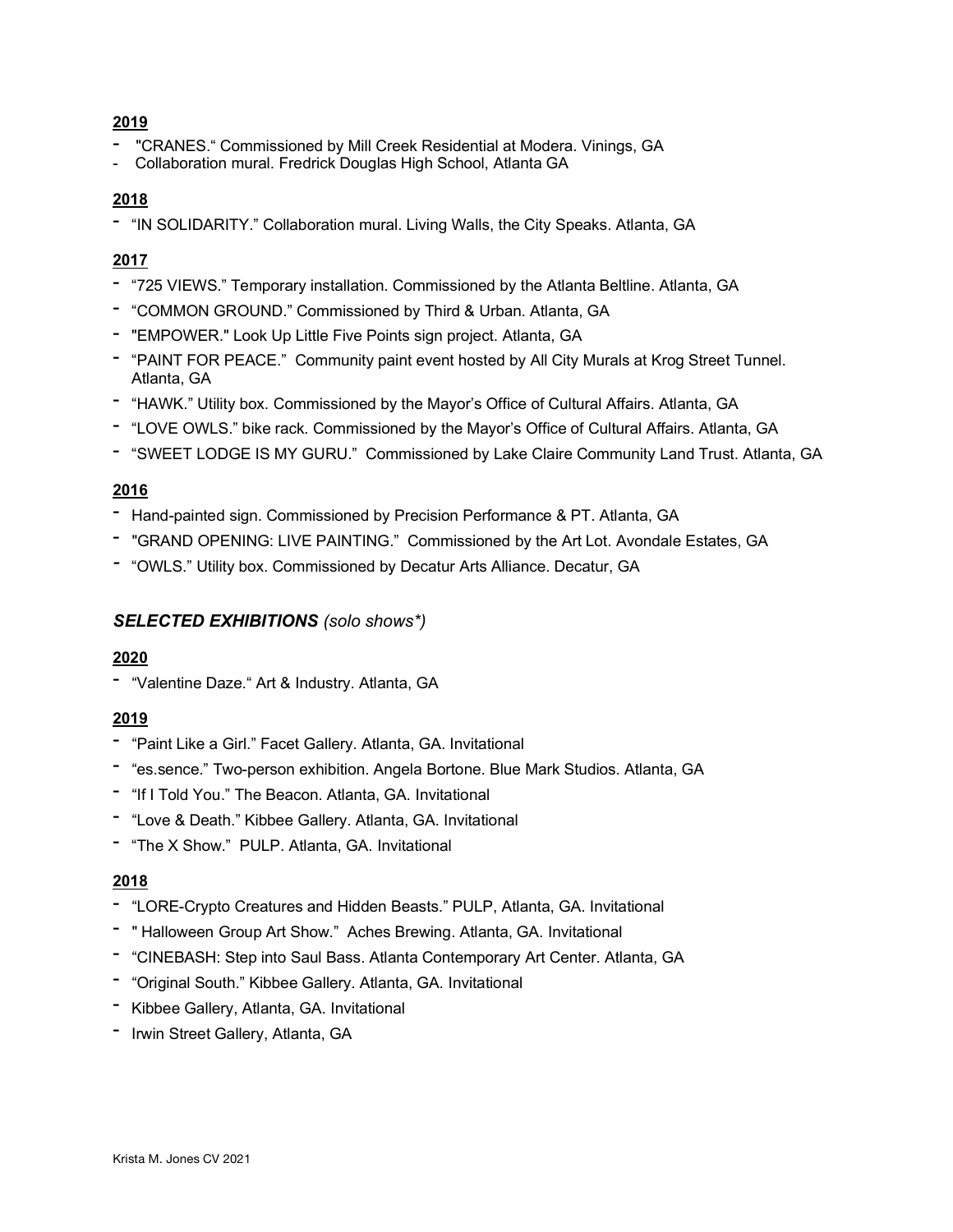# *SELECTED EXHIBITIONS CONTINUED (solo shows\*)*

## **2017**

- "Nick O Time." Kibbee Gallery. Atlanta, GA
- "Uneasy" at Parlor." 682 Vedado Way. Atlanta, GA. Invitational
- "Jonesy Art Atl." Java Vino. Atlanta, GA. \*
- "Not A Crime: A Skateboard Art Show." Mutiny Artwrx. Atlanta, GA
- "Follow the Paper Trail to Art & Wine." New Acropolis of Atlanta. Atlanta, GA

## **2016**

- "Local Artist Nights, October Edition." New Acropolis of Atlanta. Atlanta, GA

## **2008**

- "Halloween Show." DooGallery. Atlanta, GA

## **2006**

- "Picture Progress 2006." Red Ink Studios. San Francisco, CA

# **2004**

- "The Haunting Art Show." DooGallery. Atlanta, GA
- "The New Aesthetes." Creations Gallery. Columbus, GA

## **2003**

- "Inside the Box." CICA Gallery. Solo show. Columbus, GA \*
- "Art Quest for Homeless Pets." CICA Gallery. Columbus, GA
- "Ethos: 10 Visions of Art and the Human Condition." CICA Gallery. Columbus, GA

## **2002**

- Luna Azzura. Columbus, GA
- The Playwright Café. Columbus, GA

## **1998**

- "White Washer." W Salon. Columbus, GA \*

# *CORPORATE COLLECTIONS*

Capital Investment Advisors, Atlanta, GA

# *AWARDS & HONORS*

Recipient of the Laura Patricia Calle Grant "*In Solidarity"*, Living Walls. Atlanta, GA. 2017 Spec Ad Award, Columbus Ledger-Enquirer. Columbus, GA. 2005 Georgia Press Association Award. Columbus, GA. 2005 Edward Shorter Art Endowment Scholarship. Columbus, GA 2003 National Dean's List. Columbus State University. Columbus, GA. 2003 National Dean's List. Columbus State University. Columbus, GA. 2002 National Dean's List. Columbus State University. Columbus, GA. 2001 Friends of Art Scholarship. Columbus State University. Columbus, GA. 2002 Second place, Creative Exposures Photography Club. Columbus, GA. 2001